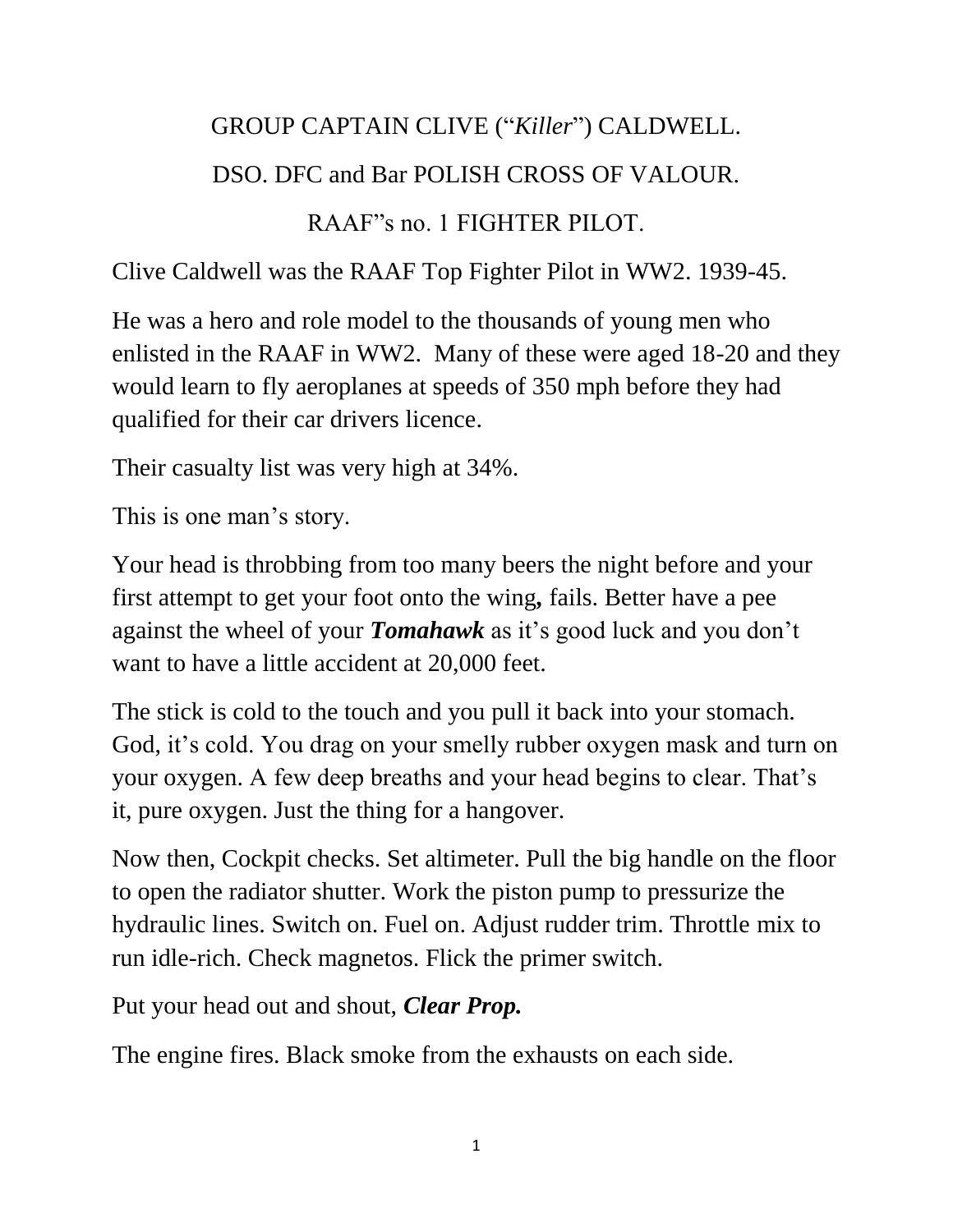One by one, the *Tomahawks* throw up a sandstorm from their props. Can't see a bloody thing. Wave to the *erks.* Clear for take-off.

Your head is clear but there is a lead weight in your stomach.

Is this the day that you don't return?

On the 5th. December 1941. Twelve *Tomahawks* from 250 Squadron led by Clive Caldwell came across forty *Stuka* Dive Bombers escorted by fifty *ME 109* fighters, on their way to bomb British Troops in North Africa. Clive wrote;

At 300 yards I opened fire and hit two *Stukas* and they burst into flames and went down. I then attacked another from behind and it also crashed. I pulled up under two more and fired a long burst. They both caught fire and went down.

In an amazing feat Clive Caldwell had shot down five enemy aircraft in a few minutes. To become a *Fighter Ace*, you had to destroy five enemy aircraft. Clive was an instant *Ace.*

That night, Clive wrote in his log:

## *To kill a man is a worry. At first you think about it but you soon get over it. It's their life or yours. It is war and you do what you do and then get over it.*

He also thought about the four of his mates who had not returned that day.

A few more than 1,000 Allied pilots became *Aces* in WW2 and one third of them would be killed in the War.

Clive Caldwell was tenth in a list of Allied pilots who became *Aces.* Ahead of him were two South Africans, four Englishmen, a Frenchman, An Irish man and a Canadian.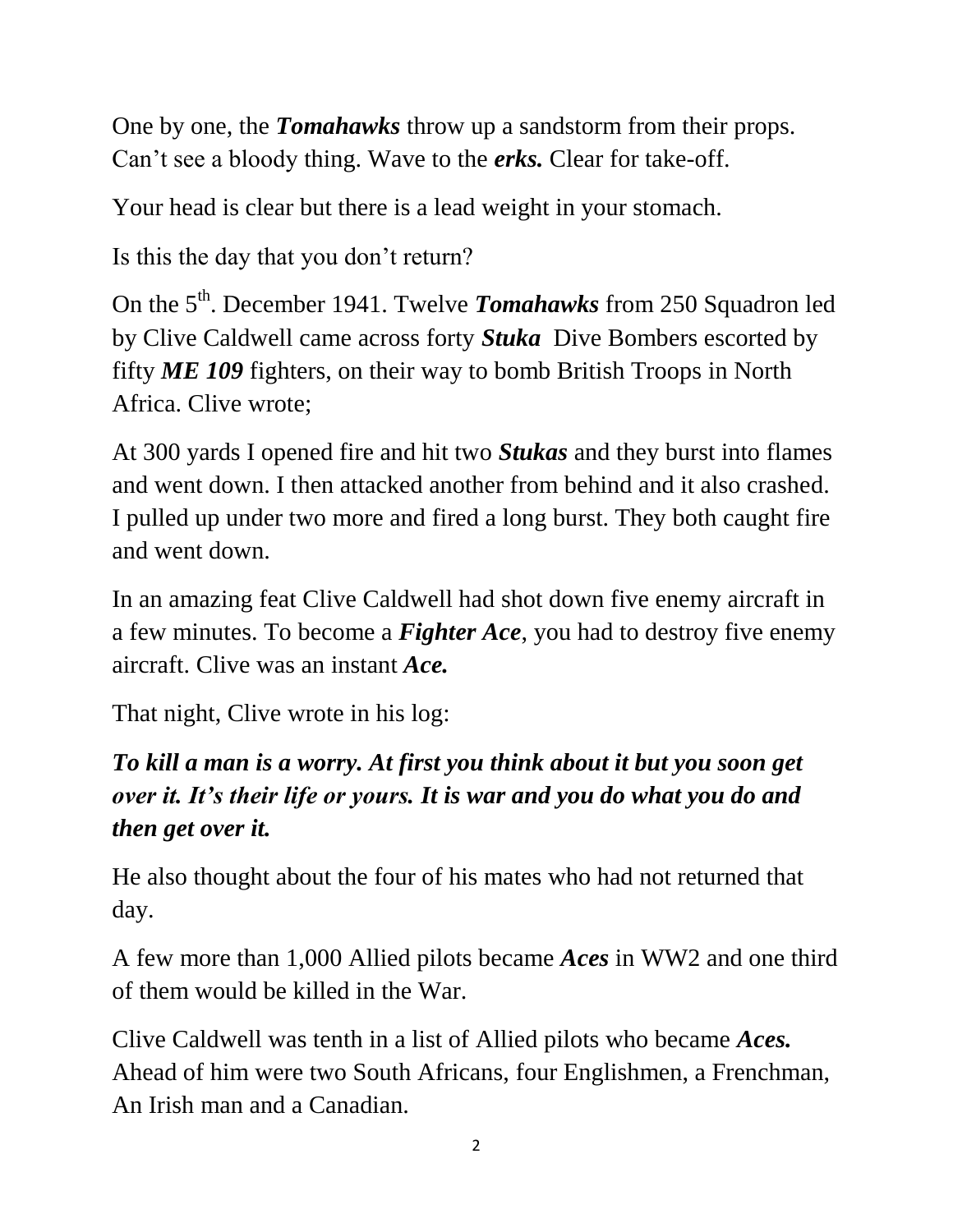# Clives score was 28 and one half *Kills,* 6 *Probables* and 28 *Badly Damaged.*

20 of Clive's score were in Africa when he flew a *Tomahawk* and 8 and a half were in Darwin, where he flew a *Spitfire.* 

The life of a trainee Bank Clerk is not considered to be very exciting but Clive had little say in his career path. His father decided it for him.

The Bank of NSW was Clive's first job when he left school. He wore a dark suit and had a starched collar. His day was controlled by the big clock on the wall and the calendar next to it.

At 10am each work day the Bank opened its doors. Not a minute before and not a minute after. It was the same at 3 pm each day. It was Clive's job to wind the clock, change the date and to open and close the doors and to ignore the wails of the suffering members of the public who were one minute late. The Manager would preside over this form of torture by producing his watch from his pocket and counting down the final seconds, before announcing ; *Caldwell you will please open/close the doors.*

The Bank had a shooting gallery in the basement and it was here that the poor staff had to learn how to fire a pistol so that they could defend the Bank against any armed robbers. This weapon was kept in a drawer under the counter and most of the staff would have been too scared to use it anyway.

Clive loved the idea and would try to get in some practice as often as he was allowed. He became a very accurate shot.

On one very dreary day, Clive took the pistol and fired two shots which hit the clock and caused it to fall to the ground. The girls in the Bank screamed and ran for cover. The manager was not impressed.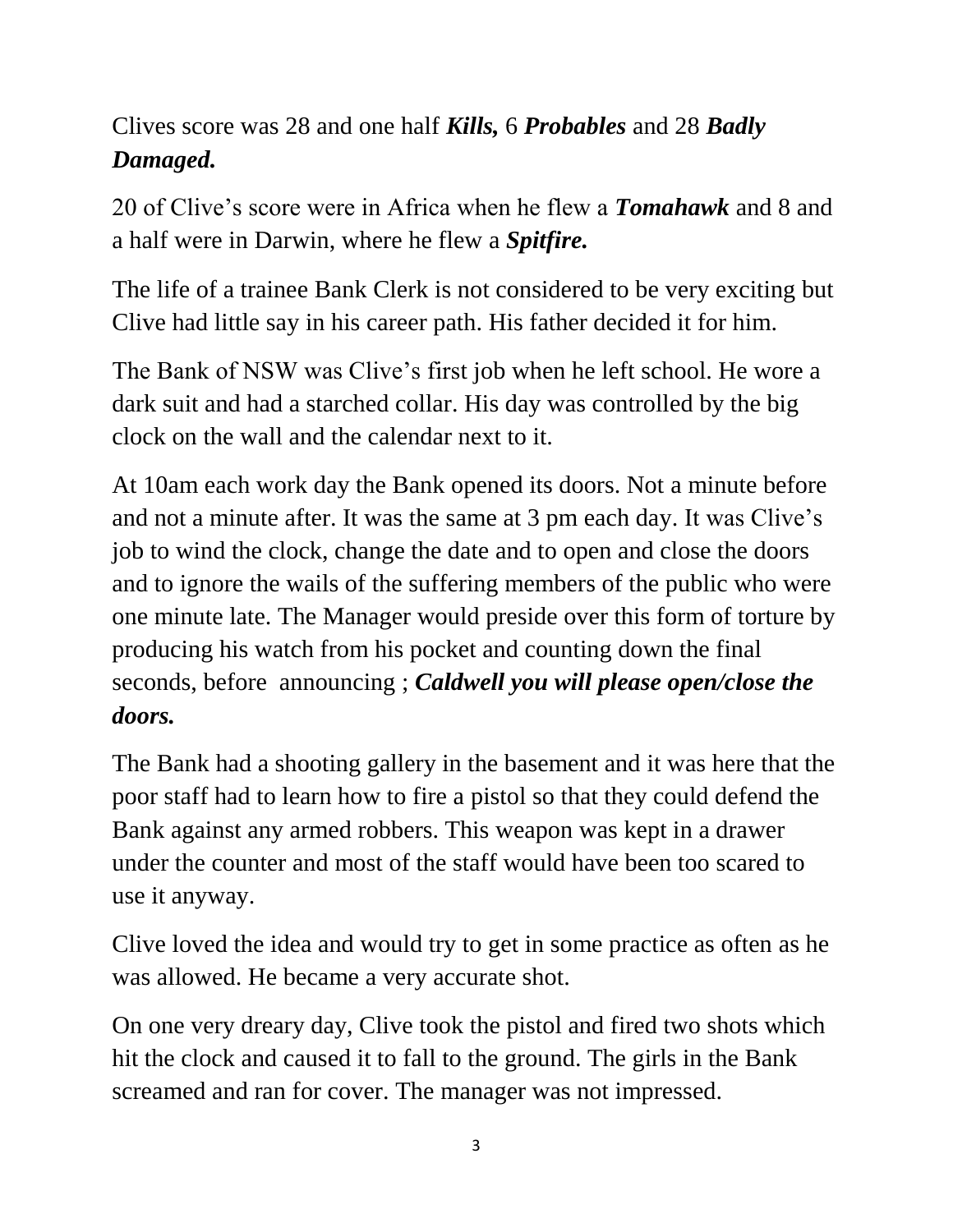Clive had made his first *kill* and his Banking career was over.

Clive Robertson Caldwell was born at Rozelle in Sydney in 1910 when aeroplanes hardly existed but they would play an important role in his life from 1941 to 1946.

His father was a Bank Manager at the ES&A Bank at Rozelle . His mother died in 1915.

After his Banking Career was ended he worked at several jobs and in 1938 he joined the Royal Aero Club at Mascot and learned to fly. He had over 12 hours flying *Tiger Moths*. He was also good with his fists and would earn some cash fighting at Sydney Stadium.

In 1939 he met and married Jean Main who was a trainee Nurse and she had parents who had a property at Illabo in Southern NSW.

In 1939 the maximum age for a Pilot in the RAAF was 29 so Clive altered his birth Certificate to 26 and enlisted in Sydney.

He was called up in 1940 and entered the RAAF as an AC 2 Trainee in No. 1 Course of the Empire Training Scheme. At Narrandera he trained on *Tiger Moths* and then at Wagga Wagga he flew *Wirraway* advanced trainers.

He was often sent on solo flights to test his skill at navigation but he would fly to Illabo, land in a paddock and spend some time with his wife. He would remove some petrol and then fly back to Wagga Wagga

His final report was ;

*Caldwell needs practice at leading but he will prove to be a very good pilot.*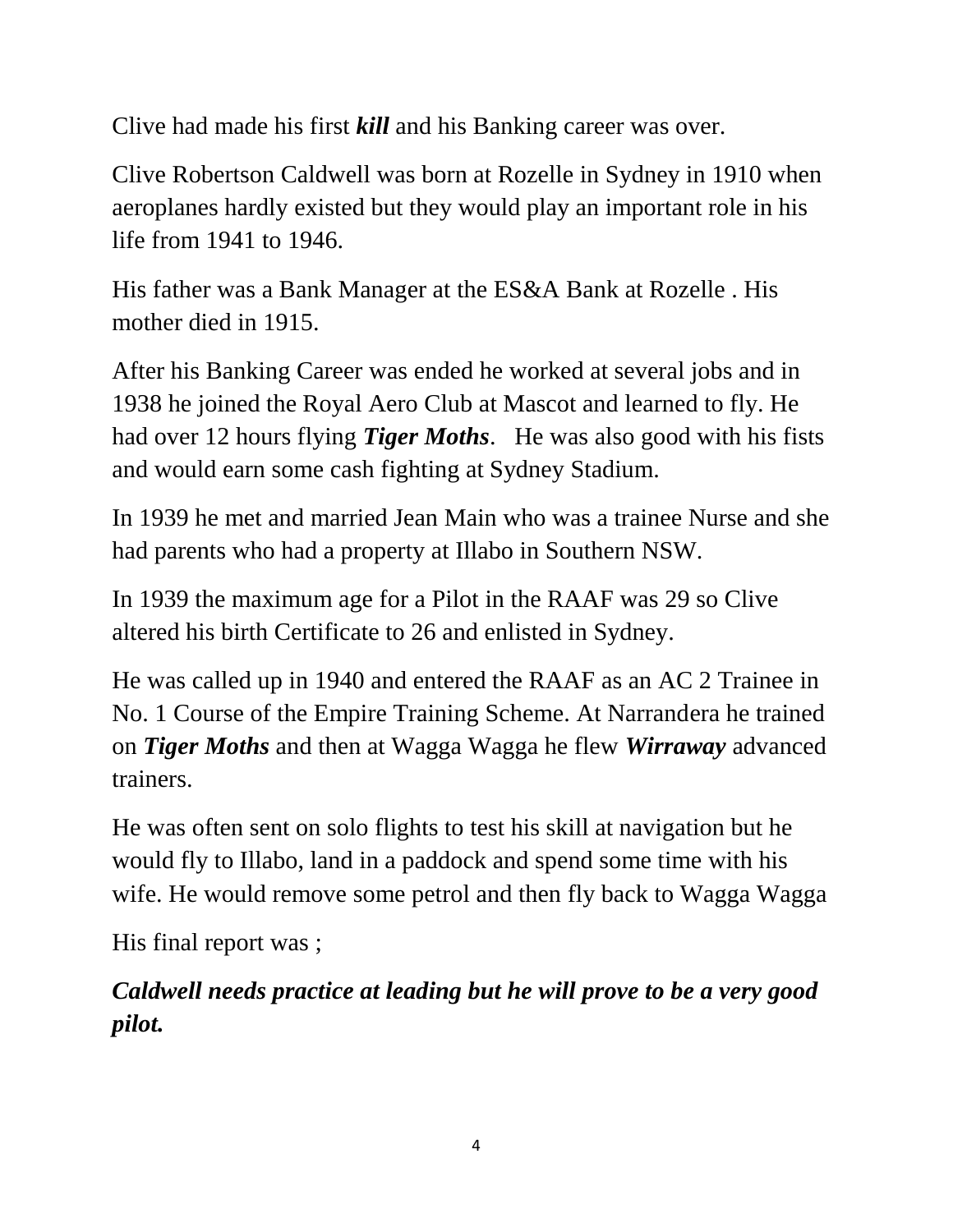He was given the rank of Pilot Officer and was posted to Africa in February 1941. He joined 250 Squadron and would fly a *P40 Tomahawk* fighter. He wrote;

*The Tomahawk is a lovely plane to fly. It does not have the climb of the Spitfire but it is good on the rough landing fields in Africa. It will take a lot of punishment and will often come back with bits missing. It can have bullet holes all over it but will still fly.*

250 Squadron was based near Alexandria and Clive was to make his first kills. He shot down a **ME109** and a *Cant* Bomber.

The ME 109 had no idea that Clive was behind him . Clive closed in to 200 yard before firing his guns. The 19 year old German Pilot never knew what hit him. He never saw the man who killed him as he crashed into the desert.

That night Clive wrote to his wife;

### *It is bitterly cold in the desert and I think of home and the fire and the dogs. I am dirty and unshaven and I cannot sleep. Made my first kill today and I am not pleased. Should I be?*

In Australia, Jean was also sitting before a fire. It took six weeks to get a letter from Clive and six weeks for him to get a reply. She turned off her light as Clive turned off his kero lamp. Both tried to think about tomorrow. If there was to be another tomorrow.

On the 29 August Clive was taking a new pilot for a test run when they were attacked from behind by a ME109 piloted by Werner Schrour. The first bullets hit the *Tomahawk a*nd shattered the windscreen and the instrument panel. Clive was hit on the head and shoulder. The cabin was filled with smoke and blood. The *Tomahawk* dived towards the desert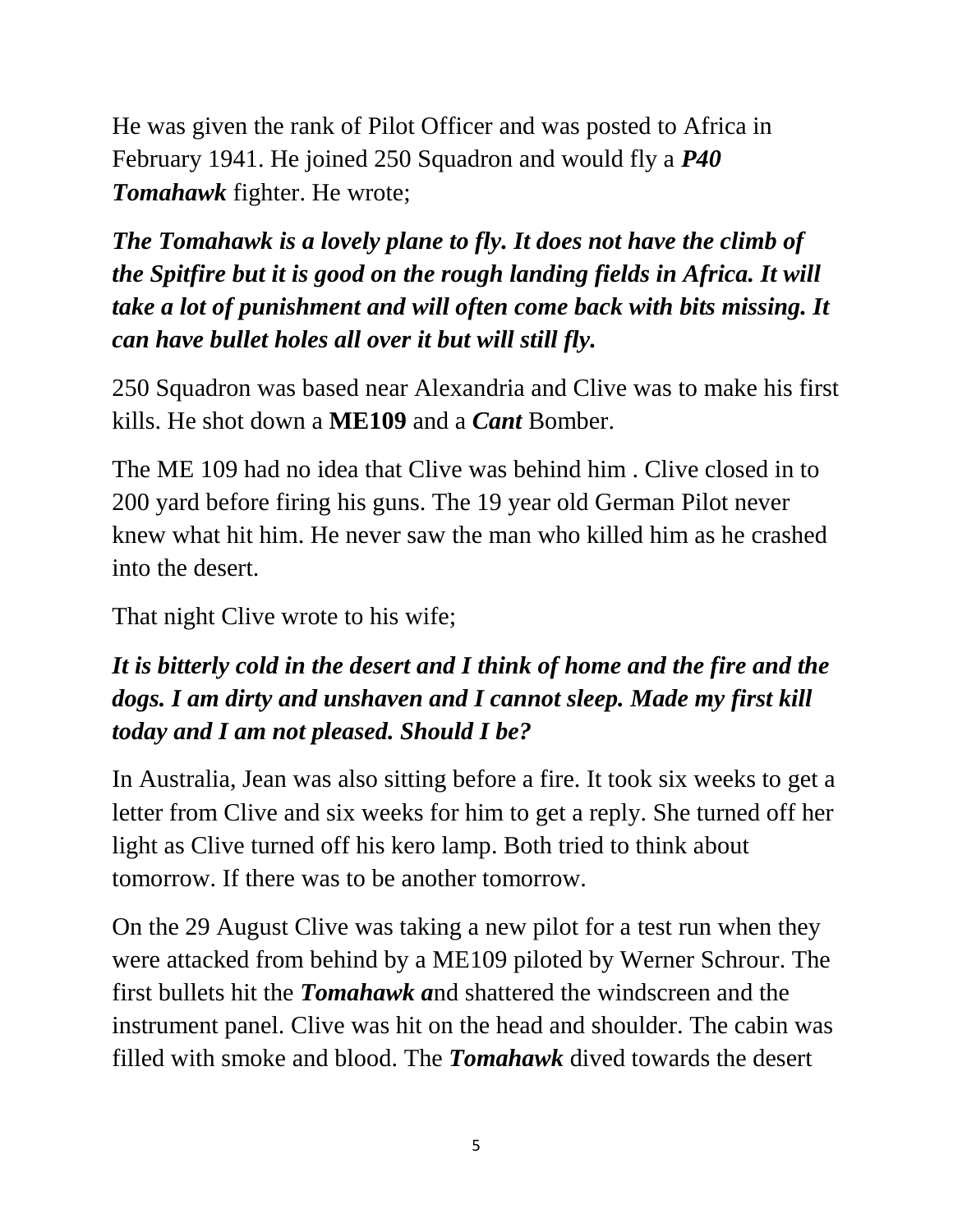and the German decided that he had shot it down so he headed back to his base.

Clive was now in a badly damaged plane with blood everywhere and a fire in one of his wings. He was heading back home at only 500 feet when he ran into two ME109's and he was feeling very annoyed when they came after him to finish him off. He shot down one of them and damaged the other before once again setting off for home.

He managed to get back to his base and his plane had 108 bullet holes and 15 cannon shell holes in the fuselage and wings.

Clive was operated on by two Navy Doctors who took 4 hours to remove the shrapnel and the Perspex from his head and shoulder. There was only a bottle of rum to stop the pain.

Werner Schroer survived the War claiming 81 Allied Aircraft shot down. We can only wonder if they were all as successful as his victory over Clive.

Clive was awarded the Distinguished Flying Cross DFC . The Citation was;

*For courage, determination and devotion to duty. This Officer has performed consistent and brilliant work in operations in various theatres of War in the Middle East. He has at all times shown dogged determination, great courage and a high devotion to duty which has proved an inspiration to his fellow Pilots.* 

Clive's score was rising rapidly and he now had 14 Black Crosses and 2 Italian insignia on his fuselage. He was to receive a Bar to his DFC but further decorations were not about to come to him. His C.O. had recommended him for a DSO but back in Australia, The Chief of the RAAF, Air Marshall George Jones had written;